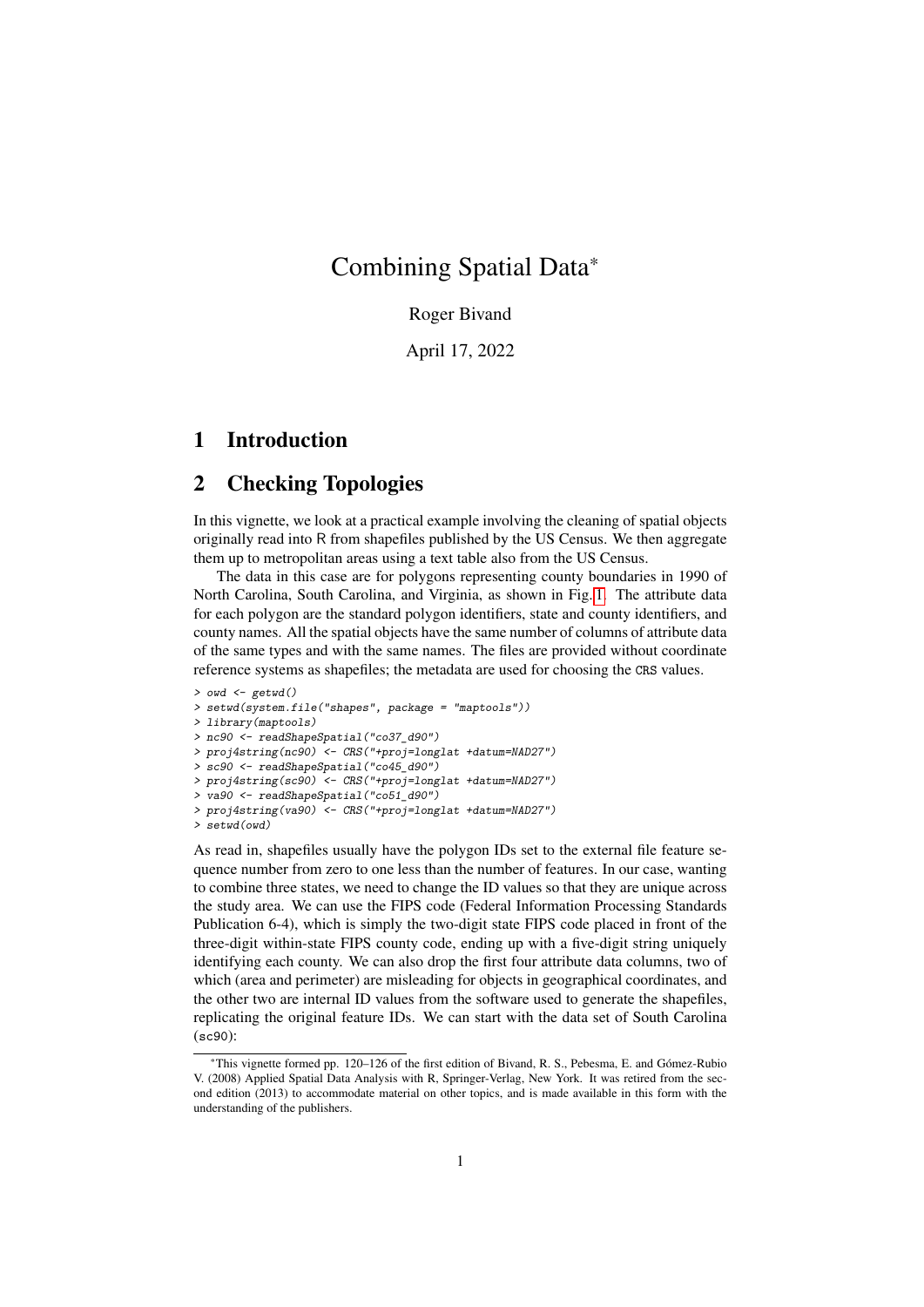

<span id="page-1-0"></span>Figure 1: The three states plotted from input spatial objects using different grey colours for county boundaries

```
> library(maptools)
```

```
> names(sc90)
[1] "AREA" "PERIMETER" "CO45_D90_" "CO45_D90_I" "ST" "CO"
[7] "NAME"
> sc90a <- spChFIDs(sc90, paste(sc90$ST, sc90$CO, sep = ""))
> sc90a \leftarrow sc90a[, -(1:4)]> names(sc90a)
[1] "ST" "CO" "NAME"
```
#### > proj4string(sc90a) <- CRS(proj4string(sc90a))

### 2.1 Dissolving Polygons

When we try the same sequence of commands for North Carolina, we run into difficulties:

```
> names(nc90)
[1] "AREA" "PERIMETER" "CO37_D90_" "CO37_D90_I" "ST" "CO"
[7] "NAME"
> nc90a <- spChFIDs(nc90, paste(nc90$ST, nc90$CO, sep = ""))
Error in \cdot.rowNamesDF <-\cdot (x, value = value) :
 duplicate 'row.names' are not allowed
```
Tabulating the frequencies of polygons per unique county ID, we can see that 98 of North Carolina's counties are represented by single polygons, while one has two polygons, and one (on the coast) has four.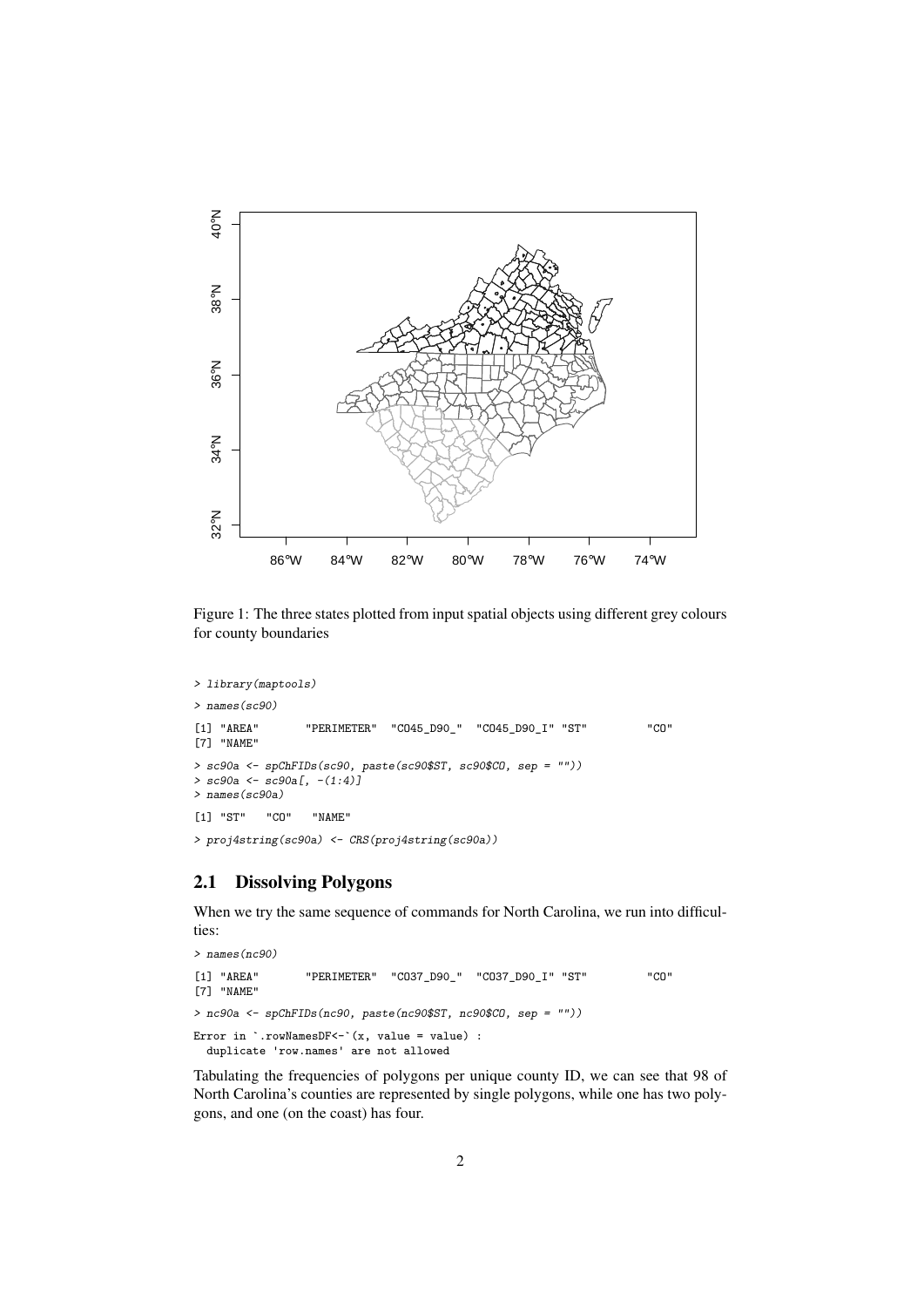```
> table(table(paste(nc90$ST, nc90$CO, sep = "")))
\begin{array}{cccc}\n1 & 2 & 4 \\
98 & 1 & 1\n\end{array}98 1 1
```
One reason for spatial data being structured in this way is that it is following the Open $GIS^{\otimes 1}$  $GIS^{\otimes 1}$  $GIS^{\otimes 1}$  Simple Features Specification, which allows polygons to have one and only one external boundary ring, and an unlimited number of internal boundaries – holes. This means that multiple external boundaries – such as a county made up of several islands – are represented as multiple polygons. In the specification, they are linked to attribute data through a look-up table pointing to the appropriate attribute data row.

We need to restructure the SpatialPolygons object such that the Polygon objects belonging to each county belong to the same Polygons object. To do this, we use a function<sup>[2](#page-2-1)</sup> in the **maptools** package also used for dissolving or merging polygons, but which can be used here to re-package the original features, so that each Polygons object corresponds to one and only one county:

```
> if (rgeosStatus()) {
+ nc90a <- unionSpatialPolygons(nc90, IDs = paste(nc90$ST, nc90$CO,
+ sep = ""))
+ }
```
The function uses the IDs argument to set the ID slots of the output SpatialPolygons object. Having sorted out the polygons, we need to remove the duplicate rows from the data frame and put the pieces back together again:

```
> if (rgeosStatus()) {
     nc90 df \leq as(nc90, "data.frame")[!duplicated(nc90$CO), -(1:4)]
     row.names(nc90_df) <- paste(nc90_df$ST, nc90_df$CO, sep = "")
+ nc90b <- SpatialPolygonsDataFrame(nc90a, nc90_df)
+ }
```
### 2.2 Checking Hole Status

Looking again at Fig. [1,](#page-1-0) we can see that while neither North Carolina nor South Carolina has included boroughs within counties, these are frequently found in Virginia. While data read from external sources are expected to be structured correctly, with the including polygon having an outer edge and an inner hole, into which the outer edge of the included borough fits, we can also check and correct the settings of the hole slot in Polygon objects. The checkPolygonsHoles function takes a Polygons object as its argument, and, if multiple Polygon objects belong to it, checks them for hole status using functions from the rgeos package:

```
> if (rgeosStatus()) {
      + va90a <- spChFIDs(va90, paste(va90$ST, va90$CO, sep = ""))
      va90a \leftarrow va90a[, -(1:4)]va90_pl <- slot(va90a, "polygons")
     va90_pla <- lapply(va90_pl, checkPolygonsHoles)
     + p4sva <- CRS(proj4string(va90a))
      vaSP <- SpatialPolygons(va90_pla, proj4string = p4sva)
+ va90b <- SpatialPolygonsDataFrame(vaSP, data = as(va90a, "data.frame"))
+ }
```
Here we have changed the Polygons ID values as before, and then processed each Polygons object in turn for internal consistency, finally re-assembling the cleaned object. So we now have three spatial objects with mutually unique IDs, and with data

<span id="page-2-0"></span><sup>1</sup>See <http://www.opengeospatial.org/>.

<span id="page-2-1"></span> $2$ This function requires that the **rgeos** package is also installed.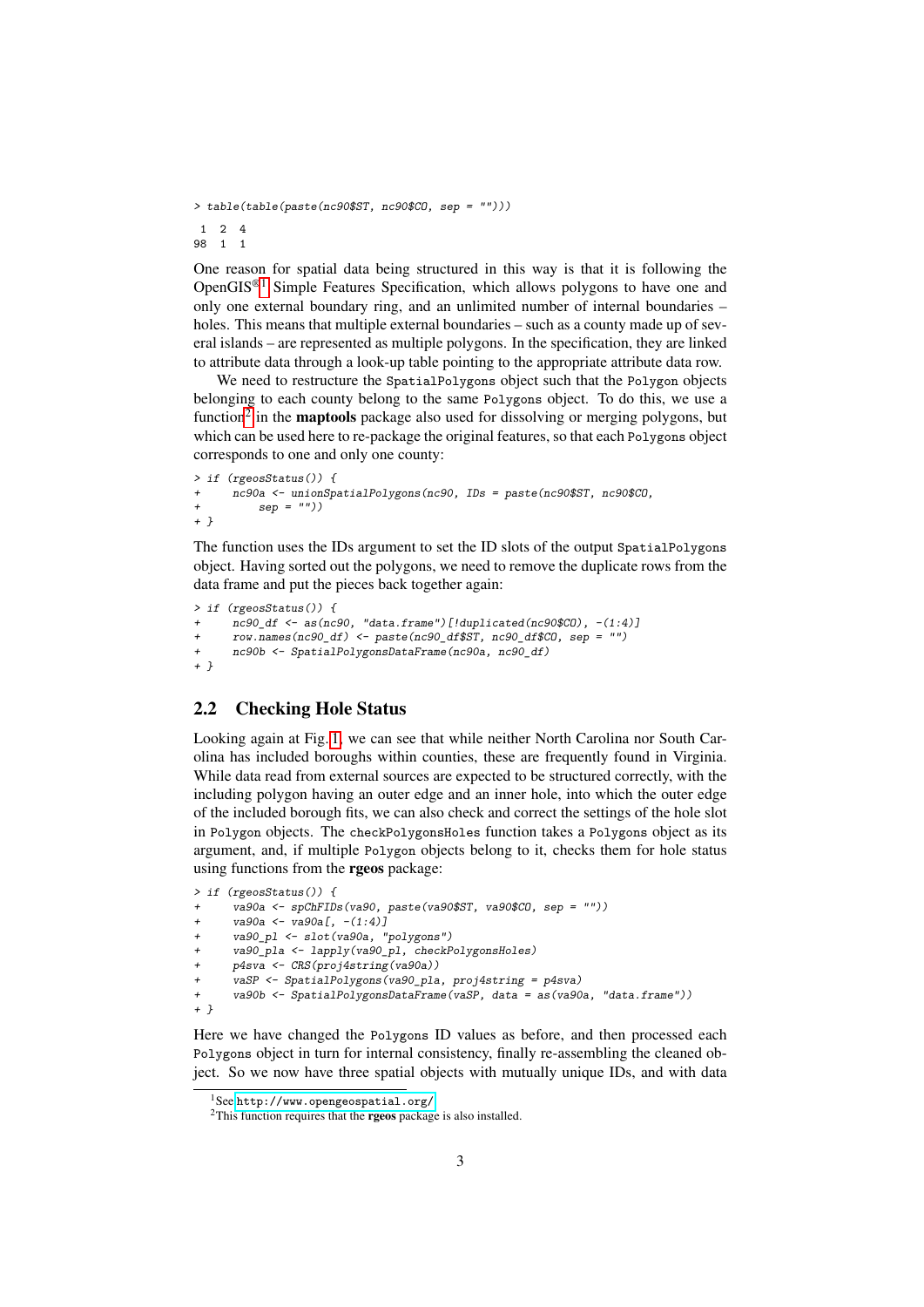slots containing data frames with the same numbers and kinds of columns with the same names.

# 3 Combining Spatial Data

It is quite often desirable to combine spatial data of the same kind, in addition to combining positional data of different kinds as discussed earlier in this chapter. There are functions rbind and cbind in R for combining objects by rows or columns, and rbind methods for SpatialPixels and SpatialPixelsDataFrame objects, as well as a cbind method for SpatialGridDataFrame objects are included in sp. In addition, methods with slightly different names to carry out similar operations are included in the **map**tools package.

#### 3.1 Combining Positional Data

The spRbind method combines positional data, such as two SpatialPoints objects or two SpatialPointsDataFrame objects with matching column names and types in their data slots. The method is also implemented for SpatialLines and SpatialPolygons objects and their \*DataFrame extensions. The methods do not check for duplication or overlapping of the spatial objects being combined, but do reject attempts to combine objects that would have resulted in non-unique IDs.

Because the methods only take two arguments, combining more than two involves repeating calls to the method:

```
> if (rgeosStatus()) {
     \overline{c} sc va90 <- spRbind(spRbind(nc90b, sc90a), va90b)
      + FIPS <- row.names(nc_sc_va90)
      str(FIPS)+ length(slot(nc_sc_va90, "polygons"))
+ }
chr [1:282] "37001" "37003" "37005" "37007" "37009" "37011" "37013" "37015" "37017" ...
```
#### 3.2 Combining Attribute Data

[1] 282

Here, as very often found in practice, we need to combine data for the same spatial objects from different sources, where one data source includes the geometries and an identifying index variable, and other data sources include the same index variable with additional variables. They often include more observations than our geometries, sometimes have no data for some of our geometries, and not are infrequently sorted in a different order. The data cleaning involved in getting ready for analysis is a little more tedious with spatial data, as we see, but does not differ in principle from steps taken with non-spatial data.

The text file provided by the US Census tabulating which counties belonged to each metropolitan area in 1990 has a header, which has already been omitted, a footer with formatting information, and many blank columns. We remove the footer and the blank columns first, and go on to remove rows with no data – the metropolitan areas are separated in the file by empty lines. The required rows and column numbers were found by inspecting the file before reading it into R:

```
> t1 <- read.fwf(system.file("share/90mfips.txt", package = "maptools"),
```

```
skip = 21, width s = c(4, 4, 4, 4, 2, 6, 2, 3, 3, 1, 7, 5, 3, 51),
```
 $colClasses = "character")$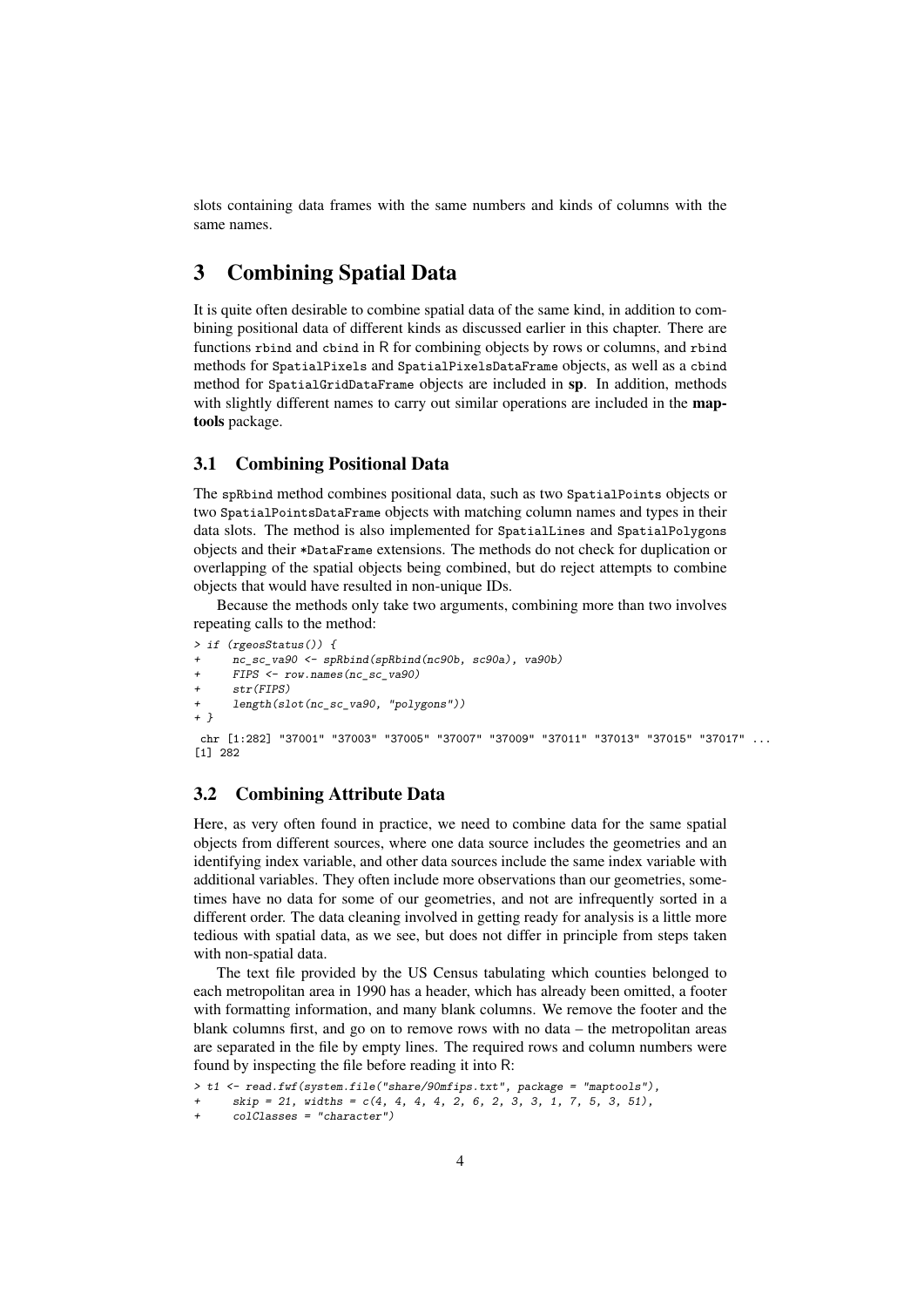$> t2 < - t1[1:2004, c(1, 7, 8, 14)]$  $> t3 \leftarrow t2$ [complete.cases(t2), ]<br> $> \text{cntv1} \leftarrow t3/t3\$V7 ! = " " . ]$  $>$  cntv1 <- t3 $[t3$V7$  != "  $>$  ma1  $\le$   $t3[t3$V7 == " , c(1, 4)]$ > cnty2 <- cnty1[which(!is.na(match(cnty1\$V7, c("37", "45", "51")))), +  $1$  $\overline{\phantom{a}}$ > cnty2\$FIPS <- paste(cnty2\$V7, cnty2\$V8, sep = "")

We next break out an object with metro IDs, state and county IDs, and county names (cnty1), and an object with metro IDs and metro names (ma1). From there, we subset the counties to the three states, and add the FIPS string for each county, to make it possible to combine the new data concerning metro area membership to our combined county map. We create an object (MA\_FIPS) of county metro IDs by matching the cnty2 FIPS IDs with those of the counties on the map, and then retrieving the metro area names from ma1. These two variables are then made into a data frame, the appropriate row names inserted and combined with the county map, with method spCbind. At last we are ready to dissolve the counties belonging to metro areas and to discard those not belonging to metro areas, using unionSpatialPolygons:

> if (rgeosStatus()) {

- MA\_FIPS <- cnty2\$V1[match(FIPS, cnty2\$FIPS)]
- + MA <- ma1\$V14[match(MA\_FIPS, ma1\$V1)]
- MA df  $\leq$  data.frame(MA\_FIPS = MA\_FIPS, MA = MA, row.names = FIPS)
- + nc\_sc\_va90a <- spCbind(nc\_sc\_va90, MA\_df)

+ ncscva\_MA <- unionSpatialPolygons(nc\_sc\_va90a, nc\_sc\_va90a\$MA\_FIPS) + }



<span id="page-4-0"></span>Figure 2: The three states with county boundaries plotted in grey, and Metropolitan area boundaries plotted in black; Metro area standard IDs are shown

Figure [2](#page-4-0) shows the output object plotted on top of the cleaned input county boundaries. There does appear to be a problem, however, because one of the output bound